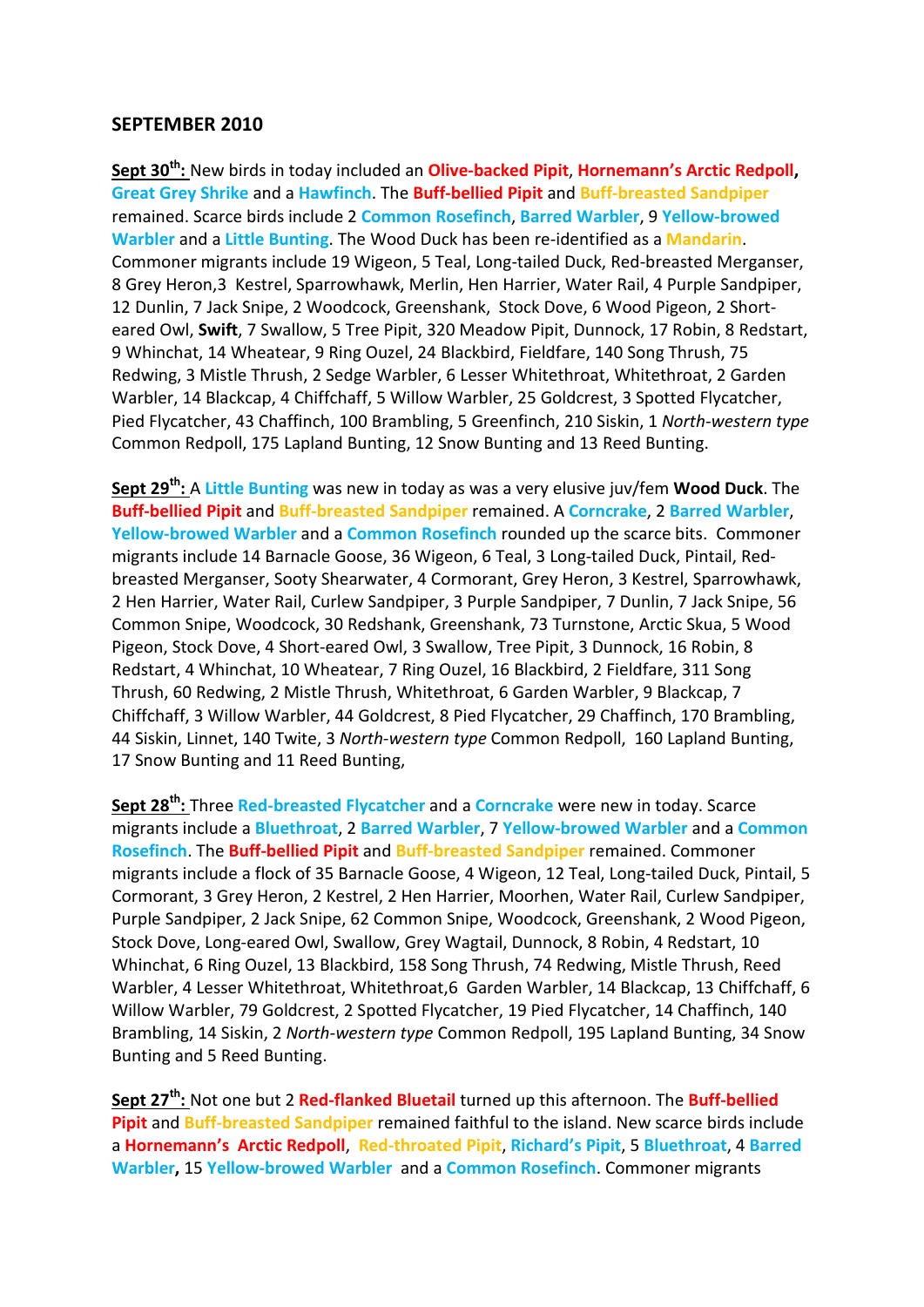include 27 Pink-footed Goose south, 50+ Barnacle Goose, 12 Wigeon, 14 Teal, Long-tailed Duck, 3 Grey Heron, 2 Hen Harrier, Kestrel, Curlew Sandpiper, 2 Purple Sandpiper, 5 Dunlin, 3 Jack Snipe, 69 Common Snipe, 3 Curlew, 24 Redshank, Greenshank, 50 Turnstone, Wood Pigeon, 108 Skylark, 2 Swallow, 400 Meadow Pipit, Grey Wagtail, 3 Robin, Redstart, 4 Whinchat, 17 Wheatear, 4 Ring Ouzel, 3 Blackbird, Fieldfare, Song Thrush, 95 Song Thrush, 14 Redwing, Sedge Warbler, 3 Lesser Whitethroat, Common Whitethroat, 12 Garden Warbler, 9 Blackcap, 4 Chiffchaff, 15 Willow Warbler, 14 Goldcrest, 9 Pied Flycatcher, 5 Chaffinch, 120 Brambling, 2 Siskin, Linnet, 150 Twite, 3 *North-western type* Common Redpoll, 123 Lapland Bunting, 32 Snow Bunting and 4 Reed Bunting.

**Sept 26th:** Popular birds today included a **Nightingale** found in the morning at the mast, and a **Subalpine Warbler** found in the afternoon at Lower Leogh. The **Buff-bellied Pipit** and **Buff-breasted Sandpiper** remained. Scarce migrants included 3 **Barred Warbler**, **Yellowbrowed Warbler** and a **Common Rosefinch**. Commoner migrants include 2 White-fronted Goose, Teal, Sooty Shearwater, Cormorant, 2 Grey Heron, Merlin, Kestrel, Peregrine, 2 Hen Harrier, Curlew Sandpiper, 2 Purple Sandpiper, Jack Snipe, 33 Common Snipe, 23 Redshank, 2 Greenshank, 24 Turnstone, 104 Skylark, 6 Swallow, 365 Meadow Pipit, '*flava*' Wagtail, Grey Wagtail, Dunnock, Robin, Black Redstart, 16 Whinchat, 11 Wheatear, 11 Song Thrush, 4 Redwing, 9 Garden Warbler, 4 Blackcap, 2 Chiffchaff, 4 Willow Warbler, 2 Chaffinch, 18 Brambling, 3 Siskin, 3 *North-western type* Common Redpoll, 113 Lapland Bunting and 2 Snow Bunting.

**Sept 25<sup>th</sup>: The Buff-bellied Pipit** and Buff-breasted Sandpiper were still on the island. A 1<sup>st</sup> Winter Glaucous Gull was new in the Gull roost. Commoner migrants include 7 Wigeon, 6 Teal, 2 Red-breasted Merganser, 3 Cormorant, Grey Heron, Sparrowhawk, 2 Kestrel, Peregrine, Water Rail, 2 Oystercatcher, 37 Lapwing, Knot, Curlew Sandpiper, 8 Purple Sandpiper, 4 Dunlin, 3 Jack Snipe, 11 Redshank, Greenshank , 56 Turnstone, Wood Pigeon, Short-eared Owl, 2 Swallow, Tree Pipit, 1 '*flava*' Wagtail, Grey Wagtail, Dunnock, 2 Robin, Black Redstart, 6 Whinchat, Blackbird, Fieldfare, 4 Song Thrush, Redwing, Barred Warbler, Lesser Whitethroat, Common Whitethroat, 2 Blackcap, Chiffchaff, Willow Warbler, *Northwestern type* Common Redpoll and 6 Snow Bunting.

**Sept 24th:** The **Buff-bellied Pipit** was re-found today, still at North Light. The **Hornemann's Arctic Redpoll** remained as did the **Buff-breasted Sandpiper** and a Common Rosefinch. Also of note was an adult Norwegian-ringed Great Black-backed Gull. Common birds include 3 Pink-footed Goose, 7 Wigeon, 7 Teal, Red-breasted Merganser, 7 Cormorant, 2 Grey Heron, Kestrel, Peregrine, 12 Ringed Plover, 48 Golden Plover, 35 Lapwing, Knot, Curlew Sandpiper, 2 Purple Sandpiper, 6 Dunlin, Ruff, 4 Jack Snipe, 74 Common Snipe, 6 Curlew, 31 Redshank, 64 Turnstone, 107 Skylark, 3 Swallow, 425 Meadow Pipit, Grey-headed Wagtail, Grey Wagtail, Dunnock, Robin, 6 Whinchat, 16 Wheatear, 3 Song Thrush, 2 Redwing, Fieldfare, Blackbird, Garden Warbler, 3 Blackcap, 2 Willow Warbler, 6 Brambling, Siskin, 96 Twite, 5 *North-western type* Common Redpoll, 125 Lapland Bunting and 9 Snow Bunting.

**Sept 23rd:** A **Hornemann's Arctic Redpoll** made it to Easter Lother this afternoon. A **Corncrake** was also new in, around Furse. The **Pallas's Grasshopper Warbler**, **Citrine Wagtail**, **Buff-breasted Sandpiper**, Common Rosefinch and Yellow-browed Warbler remained on the island. Commoner migrants include 4 Pink-footed Goose, 15 Wigeon, Teal,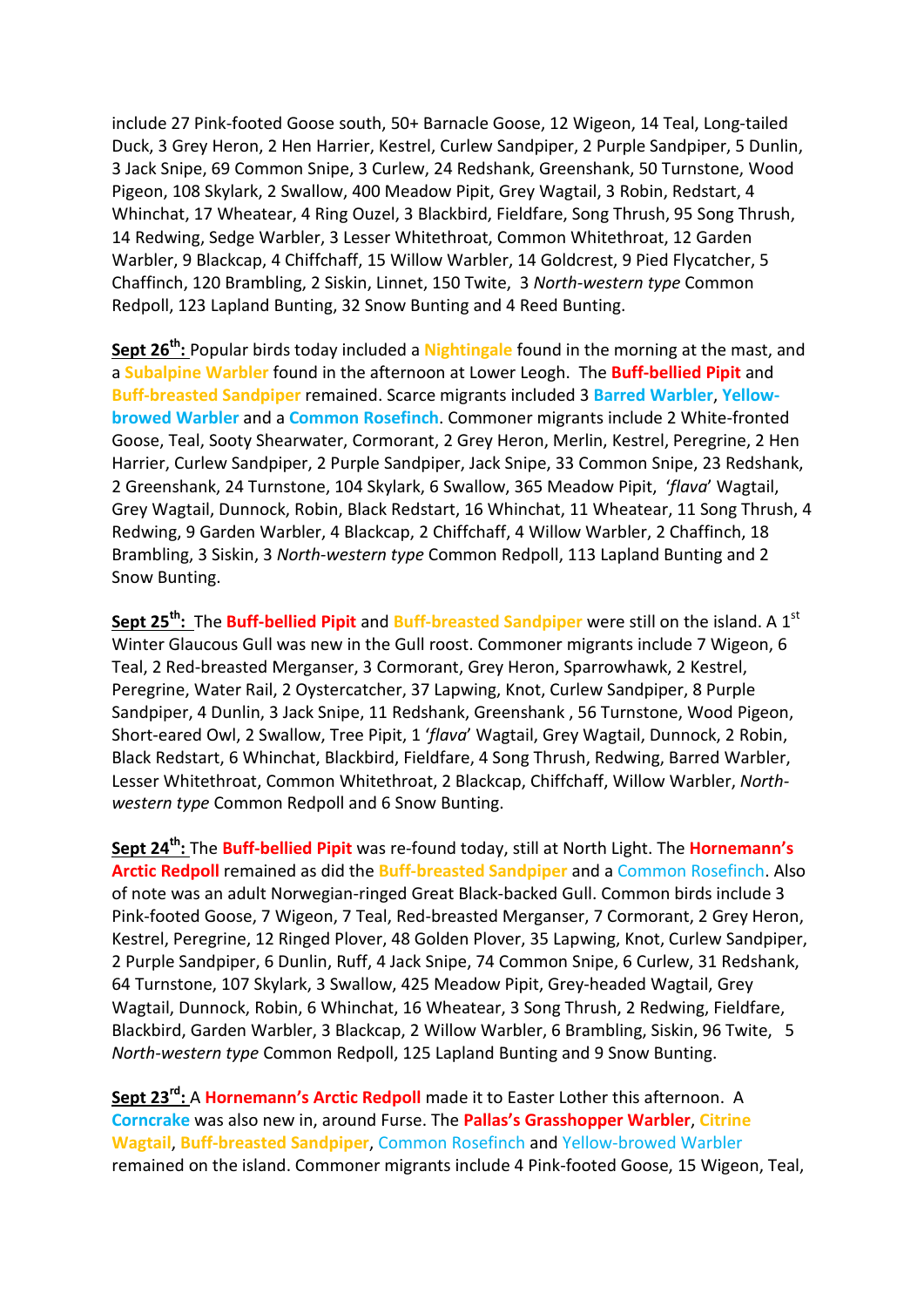Great Northern Diver, 4 Red-throated Diver, Merlin, 2 Kestrel, Peregrine, 8 Ringed Plover, 40 Golden Plover, 17 Lapwing, Knot, Curlew Sandpiper, Purple Sandpiper, 7 Dunlin, Jack Snipe, 34 Common Snipe, 5 Curlew, 48 Redshank, Common Sandpiper, 54 Turnstone, 103 Skylark, Swallow, 2 Tree Pipit, 345 Meadow Pipit, 1 '*flava*' Wagtail, 3 Whinchat, 9 Wheatear, 3 Song Thrush, Fieldfare, 3 Common Whitethroat, Garden Warbler, Blackcap, 3 Willow Warbler, Chaffinch, 9 Brambling, Siskin, 130 Twite, 5 *North-western type* Common Redpoll, 100 Lapland Bunting and 8 Snow Bunting.



**Pallas's Grasshopper Warbler**

*Photographs by Deryk Shaw*

**Sept 22th:** A **Pallas's Grasshopper Warbler** turned up this morning at Leogh. A **Citrine Wagtail** was new in around the Haven's. The **Buff-bellied Pipit**, **Buff-breasted Sandpiper**, Barred Warbler, 3 Yellow-browed Warbler and 3 Common Rosefinches remained on the island. Commoner migrants included 57 Pink-footed Goose, 11 Wigeon, 3 Teal, Tufted Duck, 2 Grey Heron, Sparrowhawk, 8 Ringed Plover, 25 Golden Plover, 24 Lapwing, Knot, Purple Sandpiper, 3 Dunlin, 3 Jack Snipe, 4 Curlew, 21 Redshank, 20 Turnstone, 7 Swallow, 2 Tree Pipit, 'Flava' Wagtail, Dunnock, Robin, 6 Whinchat, 10 Wheatear, 2 Redwing, 8 Song Thrush, Sedge Warbler, Lesser Whitethroat, Common Whitethroat, 2 Garden Warbler, 6 Blackcap, 4 Chiffchaff, 4 Willow Warbler, 3 Chaffinch, 17 Brambling, Siskin, 8 *North-western type* Common Redpoll, 80 Lapland Bunting and a Snow Bunting.

**Sept 21st:** The **Buff-bellied Pipit** was still at the North Lighthouse and the **Buff-breasted Sandpiper** was still around Barkland. Scarce migrants include a Turtle Dove, Barred Warbler, 2 Yellow-browed Warbler and 4 Common Rosefinch. Other migrants included a Pink-footed Goose, 10 Wigeon, 3 Teal, Tufted Duck, 13 Grey Heron, Kestrel, Sparrowhawk, 34 Golden Plover, Knot, Curlew Sandpiper, 15 Purple Sandpiper, 11 Dunlin, 2 Jack Snipe, 42 Common Snipe, 12 Curlew, 23 Redshank, 2 Common Sandpiper, 15 Turnstone, 137 Skylark, 7 Swallow, Tree Pipit, 600 Meadow Pipit, 3 '*flava*' Yellow Wagtail, 3 Dunnock, 6 Whinchat, 14 Wheatear, 4 Song Thrush, Redwing, Fieldfare, Grasshopper Warbler, Lesser Whitethroat, 2 Common Whitethroat, Garden Warbler, 3 Blackcap, 2 Chiffchaff, 8 Willow Warbler, 2 Pied Flycatcher, 7 Chaffinch, 33 Brambling, 15 Siskin, 2 Linnet, *335* Twite, 2 *North-western type* Common Redpoll, 105 Lapland Bunting and 8 Snow Bunting.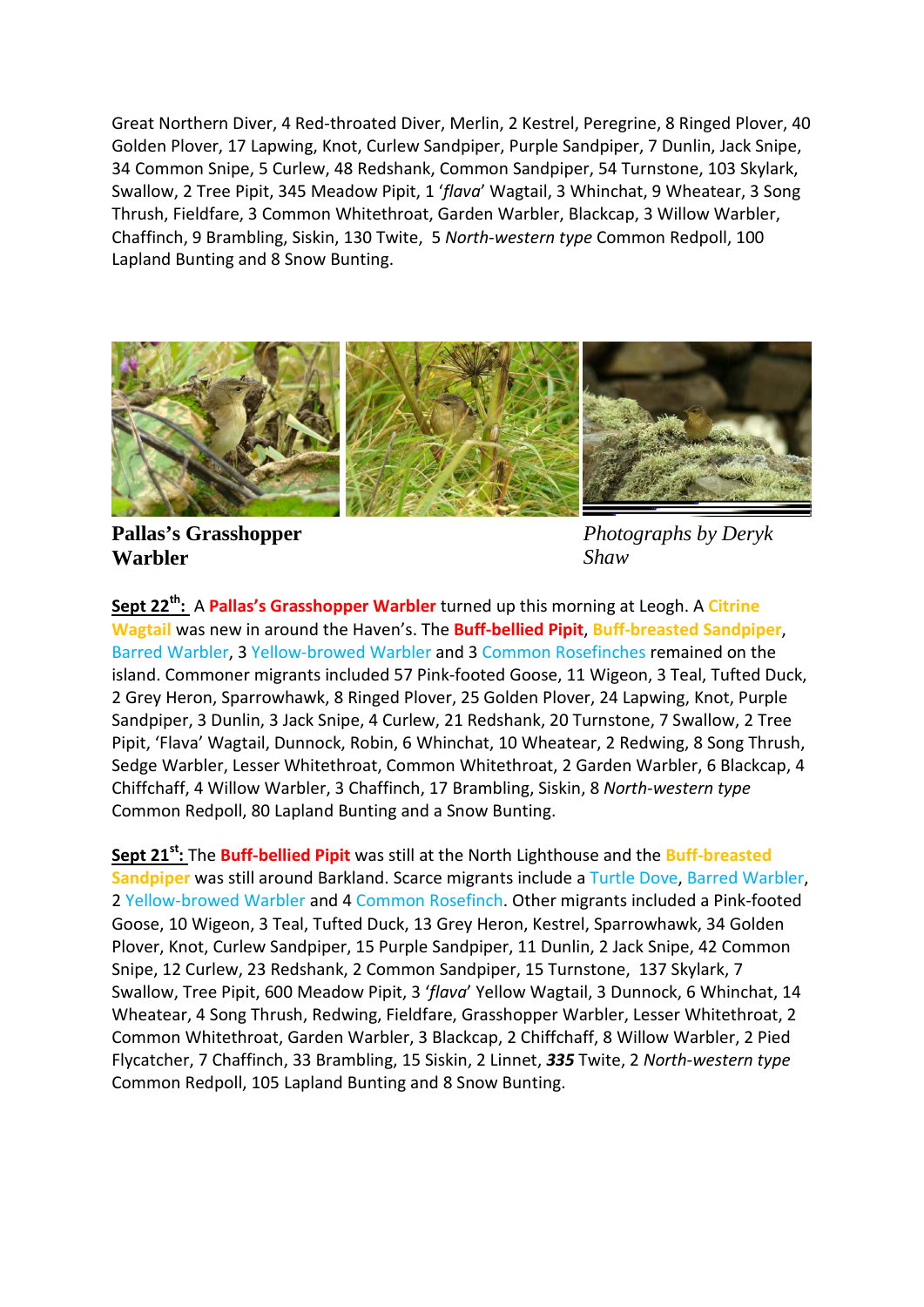

**Buff-bellied Pipit**. *Photograph by Deryk Shaw*



**Lapland Buntings.** *Photograph by Deryk Shaw*

**Sept 20th:** A very showy **Buff-bellied Pipit** was found this morning up at the North Lighthouse. Just one **Buff-breasted Sandpiper** was still at Barkland, **Ortolan Bunting** still at Quoy and a new Barred Warbler, 2 **Marsh Warblers,** 2 Bluethroat and 5 Yellow-browed Warblers made it to the island. Other birds included a Tufted Duck, Red-breasted Merganser, 2 Grey Heron, 5 Kestrel, 2 Sparrowhawk, 2 Merlin, Peregrine, 65 Golden Plover, 25 Lapwing, Knot, Curlew Sandpiper, 6 Dunlin, 5 Jack Snipe, 38 Common Snipe, 6 Curlew, 22 Redshank, Greenshank, Common Sandpiper, 16 Turnstone, 2 Woodpigeon, 9 Swallow, 2 Tree Pipit, 840 Meadow Pipit, 2 'flava' Yellow Wagtail, 1 Grey-headed Wagtail, 3 Dunnock, 2 Robin, Black Redstart, 4 Redstart, 13 Whinchat, 26 Wheatear, 5 Song Thrush, Redwing, Sedge Warbler, Reed Warbler, Lesser Whitethroat, 2 Whitethroat,2 Garden Warbler, 6 Blackcap, 2 Chiffchaff, 12 Willow Warbler, 12 Pied Flycatcher, Spotted Flycatcher, 10 Chaffinch, 29 Brambling, 3 Siskin, 2 Linnet, 240 Twite, 3 *North-western type* Common Redpoll, Common Rosefinch, Lapland Bunt, 112 Lapland and 10 Snow Buntings.



**Buff-bellied Pipit** *Photographs by Deryk Shaw*

**Sept 19th: Ortolan Bunting** at Quoy and Bluethroat near the shop were firsts of the autumn. The two **Buff-breasted Sandpipers** reduced to one mid-morning at Barkland. Other birds include 5 Wigeon, 14 Teal, Red-breasted Merganser, Grey Heron, 3 Kestrel, Merlin, Peregrine, 6 Golden Plover, 45 Golden Plover, 24 Lapwing, Knot, 2 Purple Sandpiper, 5 Dunlin, Jack Snipe, 36 Common Snipe, 7 Curlew, 21 Redshank, Common Sandpiper, 22 Turnstone, Wood Pigeon, 820 Meadow Pipit, 'Flava' Wagtail, 4 Dunnock, 7 Whinchat, 13 Wheatear, Song Thrush, Fieldfare, Reed Warbler, 3 Whitethroat, Garden Warbler, 3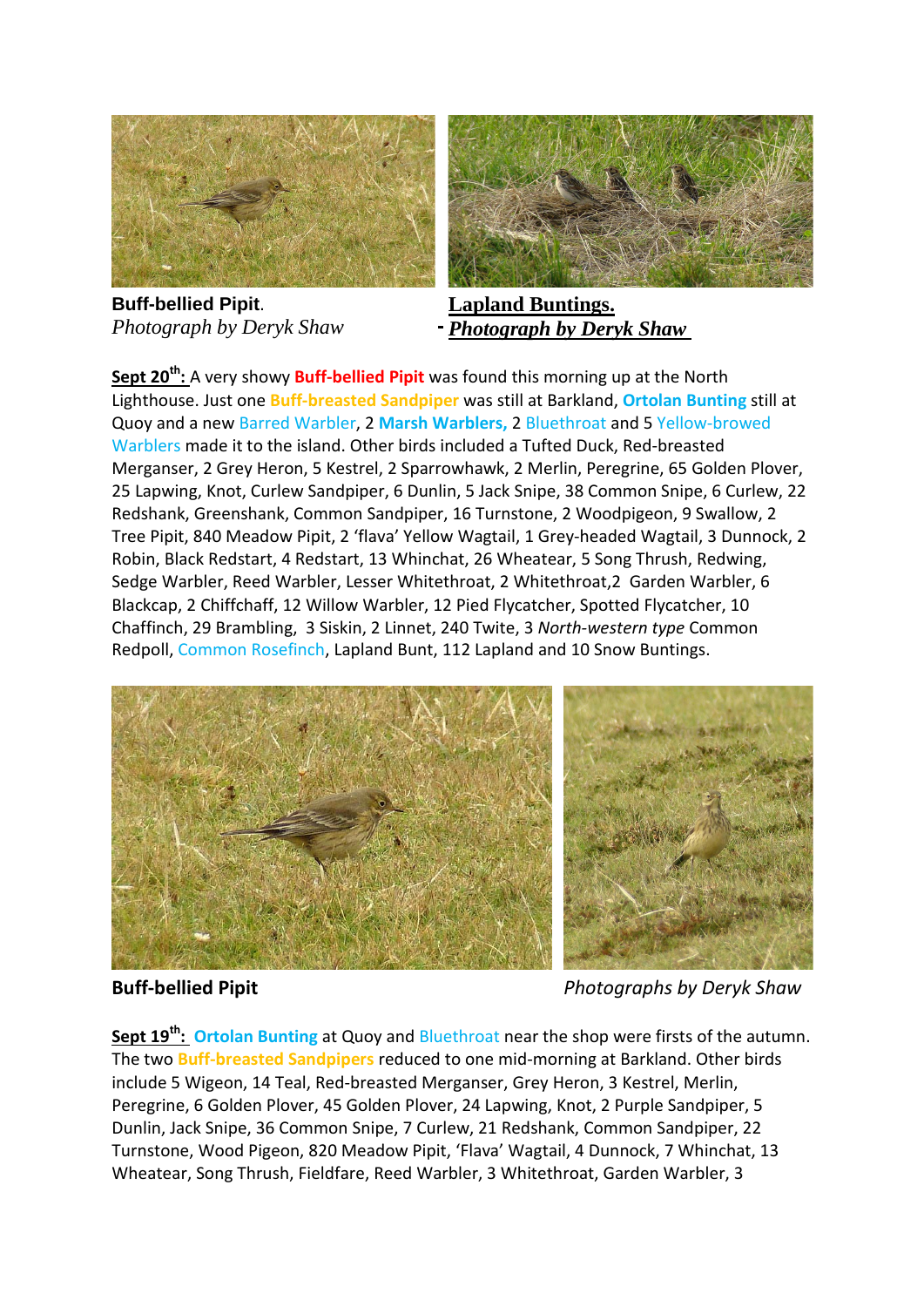Blackcap, 7 Willow Warbler, Spotted Flycatcher,12 Chaffinch, 4 Siskin, 2 Linnet, 3 *Northwestern type* Common Redpoll, **160** Lapland Bunting, 9 Snow Bunting.

Sept 18<sup>th</sup>: With westerly's finally petering out wings were back over Fair Isle. Not only did the first planes for a few days arrive with a new incursion of birders but two 2 juvenile Buff-breasted Sandpipers arrived, and sought company with the Golden Plover flock at Barkland. Other birds included 2 Whooper Swans, 38 Greylag Goose, 15 Wigeon, 3 Teal, 2 Red-breasted Mergansers, Red-throated Diver, Slavonian Grebe, 5 Kestrels, Merlin, Sparrowhawk. Waders included 5 Knot, 2 Sanderling, Curlew Sandpiper, Purple Sandpiper, 6 Dunlin, Jack Snipe, 31 Common Snipe, 6 Curlew, 25 Redshank, Common Sandpiper, 84 Turnstone. Passerines consisted of a Tree Pipit, 640 Meadow Pipit, 2 'Flava' Wagtail, Black Redstart, 8 Whinchat, 19 Wheatear, Fieldfare, Whitethroat, Garden Warbler, 4 Blackcap, 2 Chiffchaff, 3 Willow Warbler, 3 Chaffinch, Siskin, 3 *North-western type* Common Redpoll, 79 Lapland Bunting and 4 Snow Buntings.



**Buff-breasted Sandpipers** *Photograph by Deryk Shaw*

**Sept 17th:** A significant decrease in the number of passerines today due to the very strong NW'ly winds, regular heavy showers and cool temperatures with 47 Skylark, 4 Tree Pipit, 550 Meadow Pipit, 2 'Flava' Wagtails, Robin, Black Redstart, Redstart, 3 Whinchat, 22 Wheatear, Fieldfare, 2 Whitethroat, 5 Blackcap, Chiffchaff, 4 Willow Warbler, 2 Chaffinch, 7 Siskin, 130 Twite, 1 *North-western type* Common Redpoll, 67 Lapland Bunting and 2 Snow Bunting. Wildfowl included 15 Greylag Goose, 32 Pink-footed Goose, 14 Wigeon, 4 Teal, 6 Red-breasted Merganser. The Merlin, Sparrowhawk and 3 Kestrels remained. Waders included 5 Knot, Sanderling, 2 Purple Sandpiper, 3 Dunlin, Common Sandpiper and 100 Turnstone.

**Sept 16th:** A Tufted Duck and 6 Red-breasted Merganser were new in. Raptors included a Merlin, 6 Kestrel and a female Sparrowhawk. Two Knot, 1 Sanderling, 1 Purple Sandpiper, 7 Dunlin, 1 Jack Snipe, 6 Curlew, 43 Redshank, Common Sandpiper, 34 Turnstone were the best of the waders. Passerines included 63 Skylark, House Martin, Tree Pipit, 930 Meadow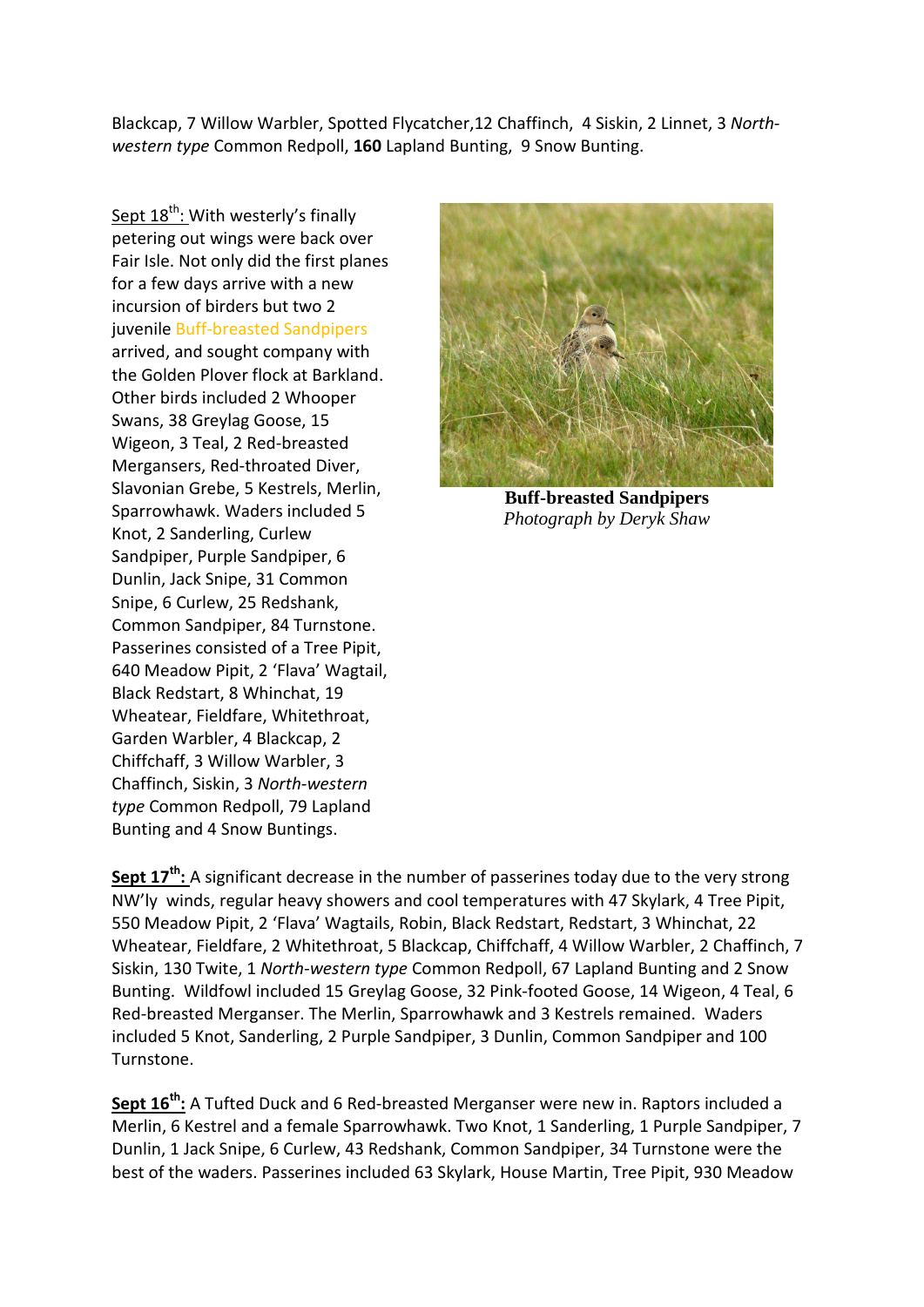Pipits, 5 'Flava' Wagtails, 6 Whinchat, 33 Wheatear, 2 Fieldfare, 1 Song Thrush, 1 Sedge Warbler, 1 Reed Warbler, 1 Whitethroat, 5 Blackcap, 1 Chiffchaff, 6 Willow Warbler, 6 Chaffinch, 9 Siskin, 145 Twite, 2 *North-western type* Common Redpoll, 90 Lapland Buntings and the autumn's first Snow Bunting.

**Sept 15th:** Undoubtedly the highlight of an otherwise quiet day was a **Swainson's Thrush** discovered in the garden at Lower Stoneybreck. Although the underwing was clearly black and white, the birds whereabouts shortly after its discovery wasn't and after originally being seen superbly (by just one lucky tour guide!) it quickly disappeared. Despite a thorough search of the island it wasn't seen again but with winds strengthening it looks unlikely that the bird will leave so hopefully it will be relocated tomorrow. A Merlin was the only new raptor. Waders included a single Little Stint, Curlew Sandpiper, 2 Ruff and Jack Snipe. Passerines included 13 Tree Pipit, 660 Meadow Pipit, 3 '*Flava*' Wagtails, 2 Robin, 1 Black Redstart, 1 Redstart, 10 Whinchat, 95 Wheatear, 2 Song Thrush, 1 Blackbird, 2 Fieldfare , 2 Sedge Warbler, 1 Reed Warbler, 1 Common Whitethroat, 6 Garden Warbler, 7 Blackcap, 2 Chiffchaff, 9 Willow Warbler, 1 Spotted Flycatcher, 12 Chaffinch, 1 Brambling, 8 Siskin, 2 *North-western type* Common Redpoll and 42 Lapland Bunting.

**Sept 14th:** Wildfowl today included 18 Wigeon and 30 Teal. A Peregrine, 5 Kestrels and a Peregrine were still in the area. The **Pectoral Sandpiper** remained near the school as Curlew Sandpipers increased to 4. Golden Plovers have increased too with 64 on the island. Passerines included 2 Swallow, 1 Sand Martin, 19 Tree Pipit, 775 Meadow Pipit, 3 'Flava' Wagtails, 1 Grey Wagtail, 3 Redstart, 9 Whinchat, 107 Wheatear, 2 Blackbird, 1 Fieldfare, 1 Grasshopper Warbler, 1 Sedge Warbler, 1 Reed Warbler, 3 Common Whitethroat, 2 Garden Warbler, 7 Blackcap, 1 Chiffchaff, 6 Willow Warbler, 1 Spotted Flycatcher, 9 Chaffinch, 1 Brambling, 8 Siskin, a *North-western type* Common Redpoll and 55 Lapland Bunting. A report of a brief Buff-breasted Sandpiper at the airstrip unfortunately could not be relocated.

**Sept 13th:** A bit of a wash-out today low cloud and drizzle this morning followed with heavy rain all afternoon. The **Pectoral Sandpiper** was found bathing in the middle of the road near the school and the **Little Stint** visited the new Obs Pools, whilst the **Curlew Sandpiper** remained faithful to Buness. A **Sand Martin** was new as were the first **Pink-footed Geese** (12) of the autumn and there were 21 **Siskin**.

Other news: The 2008 **Citril Finch** has been accepted by BOURC onto Category A of the British List as the first record for Britain.

**Sept 12th:** The best birds of the day included a **Pectoral Sandpiper** at Da Water and Little Stint together with Curlew Sandpiper on Buness. Wildfowl consisted of 9 Wigeon, 35 Teal and Tufted Duck whilst 8 Kestrels were the only raptors. Passerines included 44 Tree Pipit, 140 Meadow Pipit, 6 '*flava*' Wagtail, 2 Grey headed Wagtail, 6 Redstart, 25 Whinchat, 6 Fieldfare, 4 Song Thrush, Grasshopper Warbler, 3 Reed Warbler, 3 Whitethroat, 12 Garden Warbler, 14 Blackcap, 2 Chiffchaff, 35 Willow Warbler, 14 Spotted Flycatcher, 3 Pied Flycatcher, 27 Chaffinch, 3 Brambling, 22 Siskin, 330 Twite, Common Redpoll, Common Rosefinch and 73 Lapland Bunting.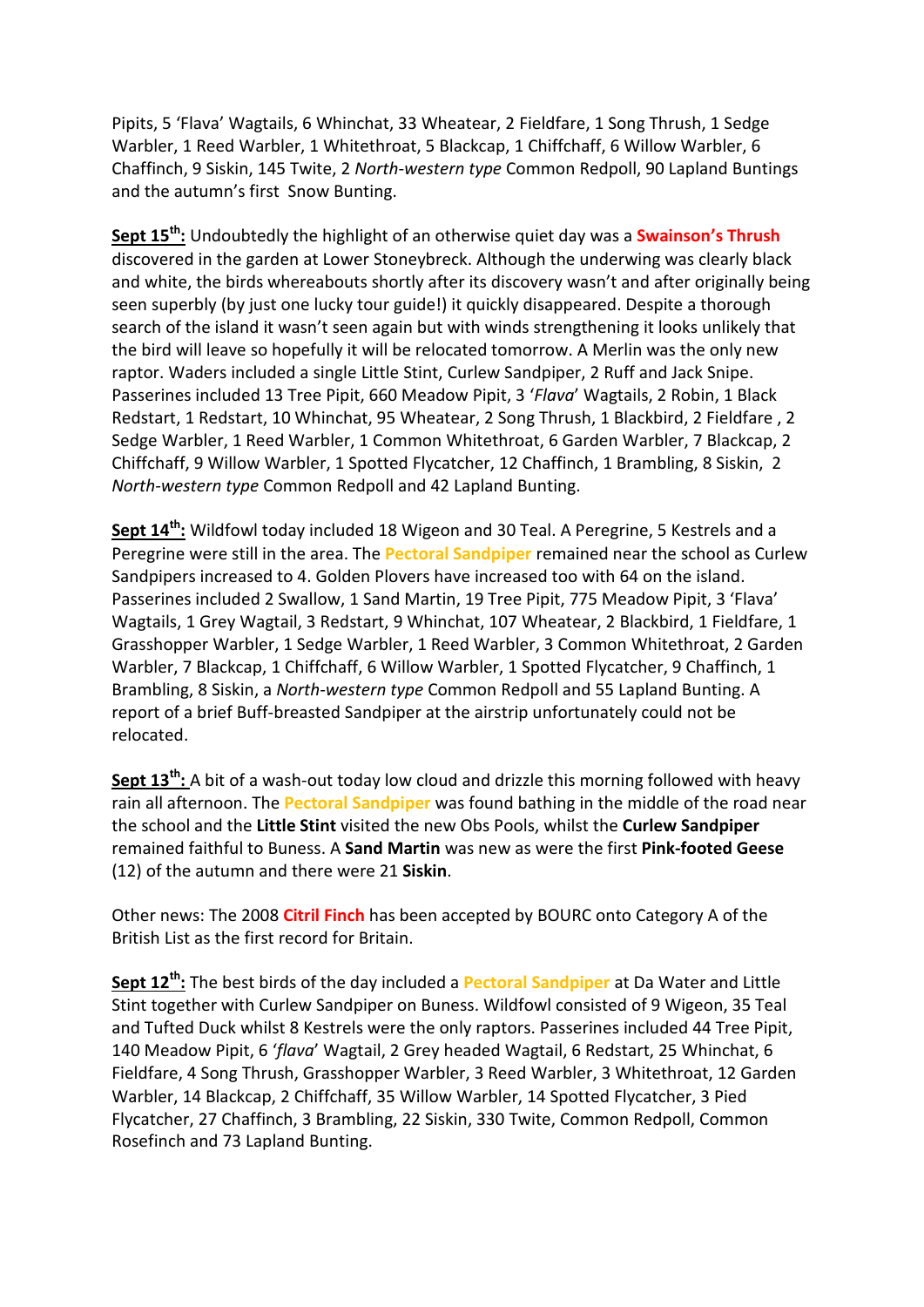**Sept 11th:** Bird of the day went straight through and was therefore only seen by one lucky soul – a Common Buzzard. Seven Kestrels, three Sparrowhawks and the two resident Peregrines made up the rest of the raptor count. Wildfowl comprised 25 Wigeon, 41 Teal and two Tufted Duck. Three each of Ruff and Common Sandpiper were the pick of the waders. Passerine counts included; 44 Tree Pipit, 590 Meadow Pipit, 11 '*flava*' Wagtail, 2 Grey-headed Wagtail, 10 Redstart, 31 Whinchat, 9 Song Thrush, 3 Fieldfare, 3 Grasshopper Warbler, 4 Reed Warbler, 19 Garden Warbler, 16 Blackcap, 28 Willow Warbler, 13 Spotted Flycatcher, 3 Pied Flyctacher, 43 Chaffinch, Brambling, 19 Siskin, 180 Twite, Common Redpoll, Common Rosefinch, 148 Lapland Bunting.

**Sept 10th:** An elusive Short-toed Lark was by far the best find today with the rest being in similar numbers to yesterday.



**Lapland Bunting** *Photograph by Deryk Shaw*



**Lapland Bunting** *Photograph by Roger Riddington*

**Sept 9th:** Totals today included 14 Wigeon, 31 Teal, Common Scoter, 16 Grey Heron, 4 Sparrowhawk, 11 Kestrel, 15 Knot, 8 Ruff, 4 Common Tern, 83 Common Snipe, autumns first Jack Snipe, Swift, Wryneck, 12 Song Thrush, Redwing, 3 Barred warbler, 32 Garden warbler, 16 Blackcap, 34 Willow Warbler, 4 Spotted Flycatcher, Chaffinch, Brambling, 6 Siskin, Common Rosefinch and 104 Lapland Bunting.

**Sept 8th:** The range of species and numbers of birds is increasing………48 Teal, Common Scoter, 15 Grey Heron, 7 Sparrowhawk, 11 Kestrel, 3 Ruff, 3 Common Sandpiper, Green Sandpiper, Greenshank, Common Tern, Short-eared Owl, Swift, 26 Tree Pipit, 4 'flava' Wagtail, 2 Robin, 17 Redstart, 18 Whinchat, 47 Wheatear, 5 Fieldfare, 6 Song Thrush, Grasshopper Warbler, Reed Warbler, 3 Barred warbler, 23 garden warbler, 12 Blackcap, 36 Willow Warbler, 8 Spotted Flycatcher, 4 Pied Flycatcher, Chaffinch, 5 Brambling, 5 Siskin, 3 Common Rosefinch and 72 Lapland Bunting.

**Sept 7th:** 15 Grey Heron, 4 Sparrowhawk, 10 Kestrel, 2 Green Sandpiper, 12 Tree Pipit, 310 Meadow Pipit, 2 Grey-headed Wagtail, male Blue-headed Wagtail, Dunnock, 3 Robin, 29 Redstart, 7 Whinchat, 63 Wheatear, 4 Fieldfare, 4 Song Thrush, Marsh Warbler, 2 Reed Warbler, 12 Garden warbler, 10 Blackcap, Chiffchaff, 25 Willow Warbler, 16 Spotted Flycatcher, 7 Pied Flycatcher, 3 Siskin, 2 Common Rosefinch and 70 Lapland Bunting.